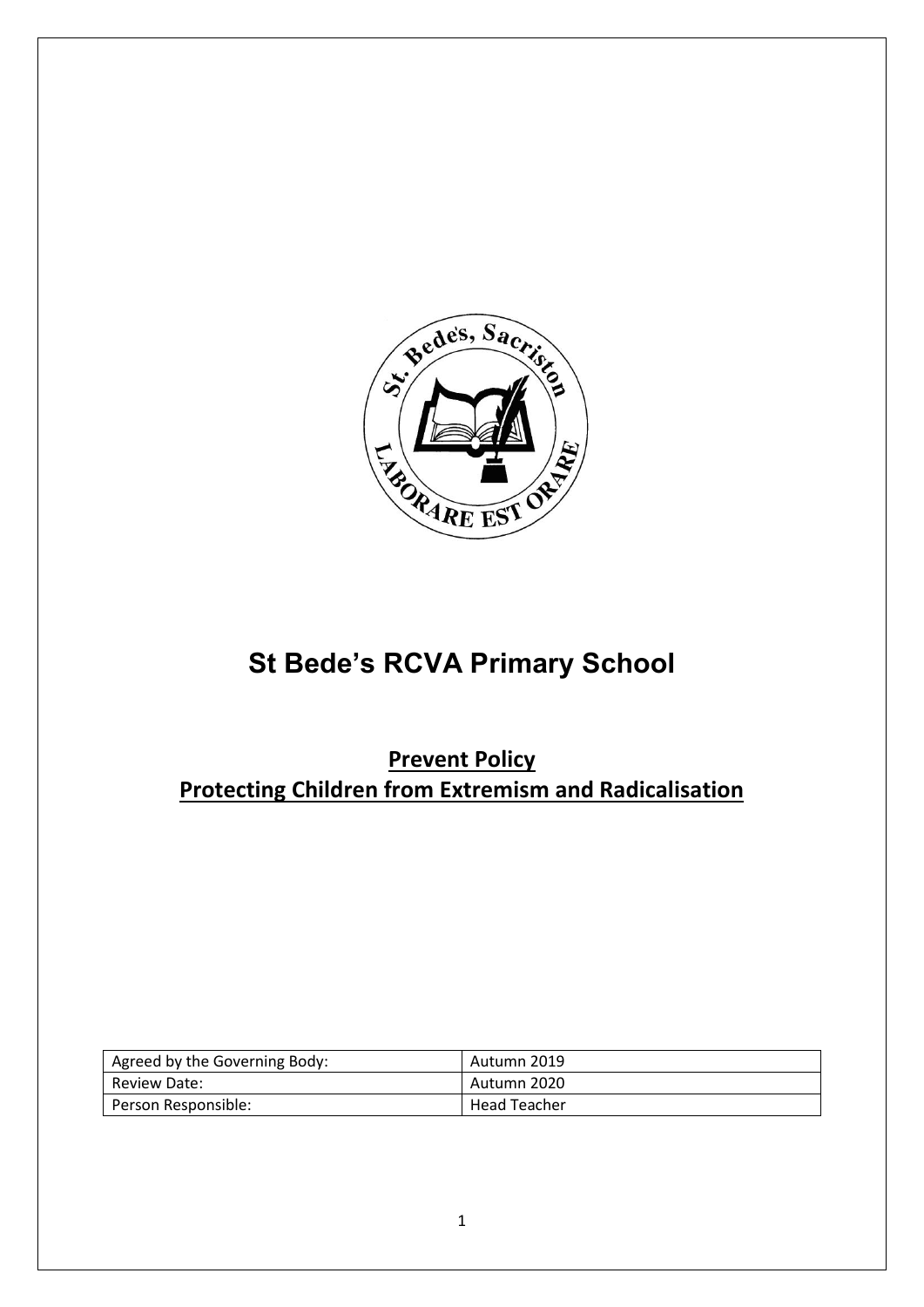# **'All organisations concerned with children should work towards what is best for each child.'**

(Article 3, United Nations Conventions on the Rights of the Child.)

#### **Protecting Children from Extremism and Radicalisation**

Childcare providers have a vital role to play in protecting children and young people from the risks of extremism and radicalisation. This role is underpinned by the Counter Terrorism and Security Act (2015) to have due regard to the need to prevent people from being drawn into terrorism.

The Prevent Strategy, published by the Government in 2011 is part of an overall counter terrorism strategy CONTEST. The aim of the Prevent strategy is to reduce the threat to the UK from terrorism by stopping people becoming terrorists or supporting terrorism activity. This has raised a specific need to safeguard children, young people and families from violent extremism and terrorism. Nationally, there have been situations in which extremist groups have attempted to radicalise vulnerable children and young people to hold extreme views. Such views include justifying political, religious, sexist or racist violence, or to steer individuals into a rigid and narrow ideology that is either vocal or active opposition to fundamental British values including embracing diversity and mutual respect and tolerance of different faiths and beliefs.

St Bede's RCVA Primary School is fully committed to safeguarding and promoting the welfare of all children and young people who we work with. As a childcare provider we recognise that safeguarding against radicalisation is no different from safeguarding against any other vulnerability.

All staff are expected to uphold and promote the fundamental principles of British values, including democracy, the rule of law, individual liberty and mutual respect, and tolerance of those with different faiths and beliefs.

St Bede's RCVA Primary School values freedom of speech and the expression of beliefs / ideology as fundamental rights underpinning our society's values. Children, young people and all childcare workers have the right to speak freely and voice their opinions however, freedom comes with responsibility and free speech that is designed to manipulate the vulnerable or that leads to violence and/or harm of others goes against the moral principles in which freedom of speech is valued. Free speech is not an unqualified privilege; it is subject to laws and policies governing equality, human rights, community safety and community cohesion.

The current threat from terrorism in the United Kingdom may include the exploitation of vulnerable people, to involve them in terrorism or in activity in support of terrorism. The normalisation of extreme views may also make children and young people vulnerable to future manipulation and exploitation. St Bede's RCVA Primary School is clear that this exploitation and radicalisation should be viewed as a safeguarding concern.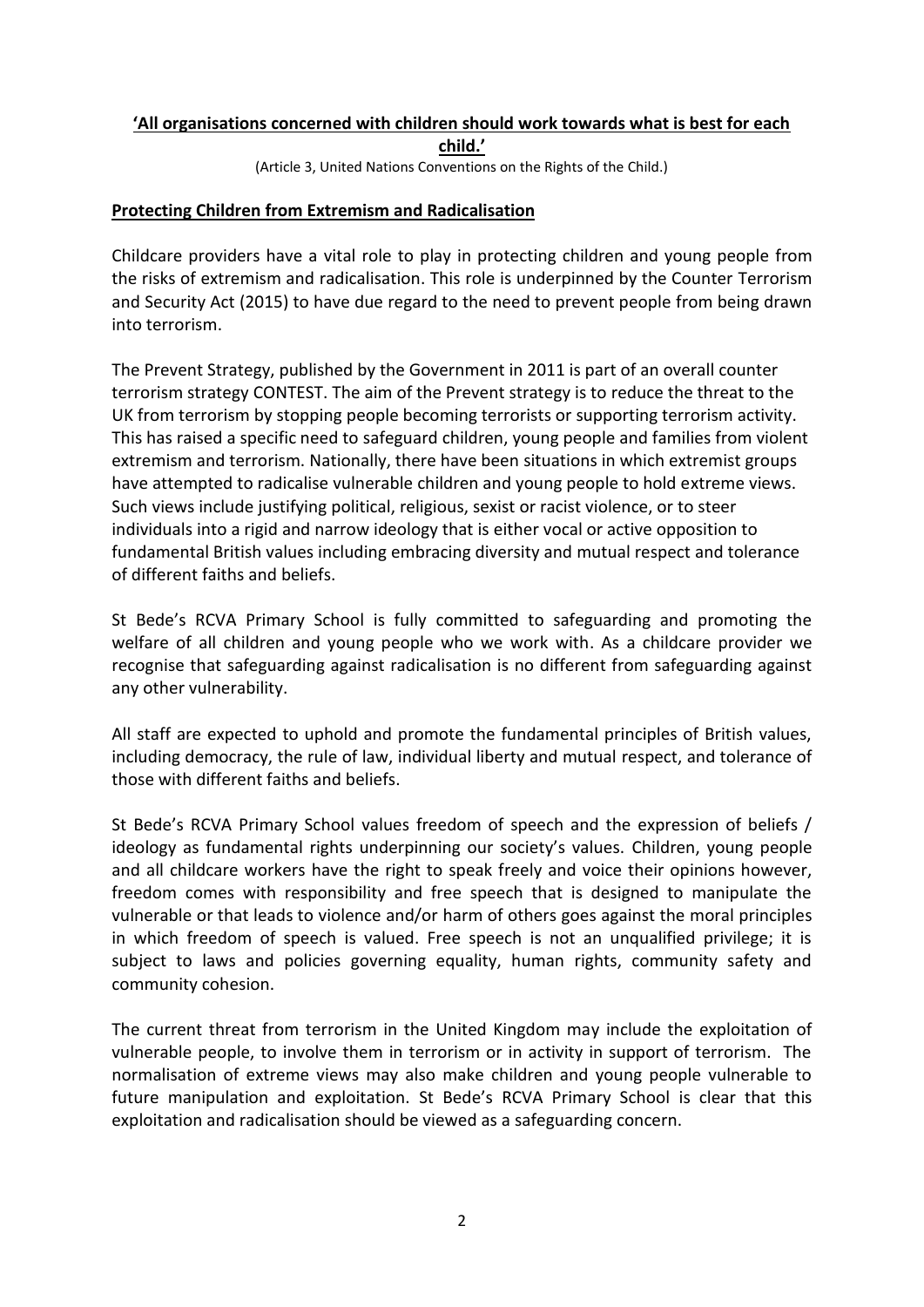St Bede's RCVA Primary School seeks to protect children and young people against the messages of all violent extremism including, but not restricted to, those linked to Islamist ideology, Far Right, Neo Nazi or White Supremacist ideology, Irish Nationalist and Loyalist paramilitary groups or extremist Animal Rights movements.

#### **Links to other policies**

Policy Statement links to the following policies:

- Safeguarding
- Equality and Discrimination Policy
- Anti-Bullying Policy
- Positive Behaviour Policy

# **Aims and Principles**

To ensure all childcare staff are aware of the Prevent Strategy and are able to protect children and young people who are vulnerable or at risk of being radicalised by working alongside other professional bodies and agencies to ensure that individuals are safe from harm.

#### **The principle objectives are that:**

- All staff working or volunteering within a childcare/out of school setting will:
	- ➢ Have an understanding of what radicalisation and extremism are and why we need to be vigilant in a childcare setting.
	- $\triangleright$  Know what the childcare/out of school provider policy is on safeguarding from radicalisation and extremism and will follow the policy when issues arise.
- All parents will know that the childcare/out of school provider has policies in place to keep children and young people safe from harm and that the childcare provider regularly reviews its systems to ensure they are appropriate and effective.

# **Definitions**

- **Radicalisation** refers to the process by which a person comes to support terrorism and extremism leading to terrorism (**Appendix 1**).
- **Extremism** is defined by Government in the prevent strategy as: Vocal or active opposition to fundamental British values, including democracy, the rule of law, individual liberty and mutual respect and tolerance of different faiths and beliefs. Also include in the definition of extremism calls for the death of members of our armed forces (**Appendix 1**).
- **Terrorism** is defined by Government as *"The use of violence in order to accomplish political, religious or social objectives".* Terrorism is a criminal act that influences an audience beyond the immediate victim. Effectiveness is not the act itself but the impact on Government and the public.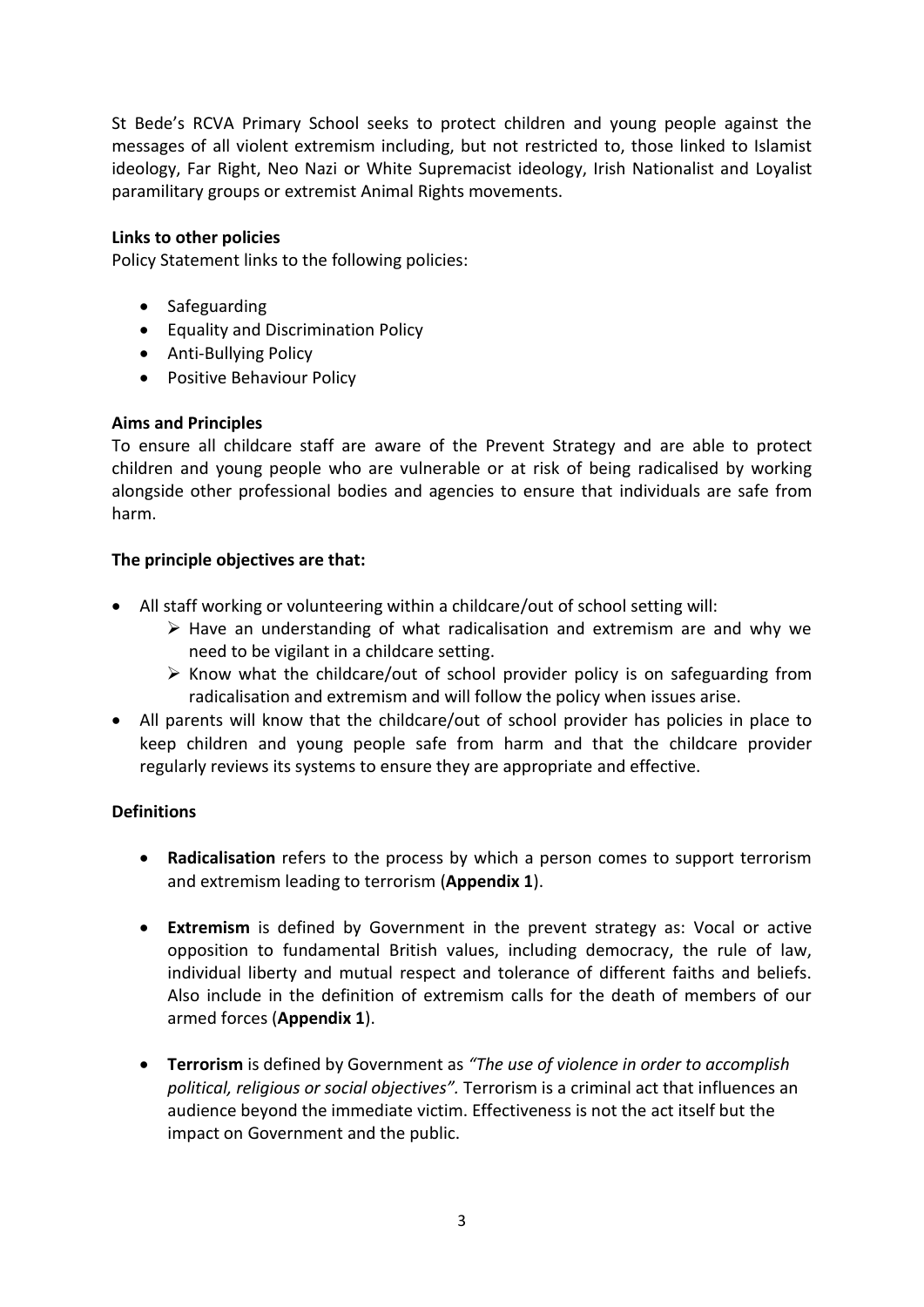#### **Procedures for referrals**

Keeping children and young people safe from these risks is a safeguarding matter and should be approached in the same way as safeguarding children from other risks.

Although serious incidents involving radicalisation have not occurred at St Bede's RCVA Primary *School* and although the risk is minimal in County Durham, it is important for us to be vigilant and remain informed about the issues which affect risks to the provision. All staff are reminded to dispel belief that instances of radicalisation 'could not happen here'.

When any member of staff has concerns that a child or young person may be at risk of radicalisation or involvement in terrorism, they should speak with the childcare/out of school provider's Single Point of Contact (SPOC) for safeguarding pupils from radicalisation and involvement in terrorism. They will be responsible for contacting the Police Prevent Team who will assess whether the child or young person may be at risk of radicalisation, and where relevant, the Police Prevent Team will refer them to the Local Authority Channel Panel (**Appendix 2**).

The SPOC for St Bede's RCVA Primary School is Mrs Eve Alderson, Head Teacher.

Durham Police Prevent Team - Telephone 0191 3752234 – Email: [HQspecialbranch@durham.pnn.police.uk](mailto:HQspecialbranch@durham.pnn.police.uk)

#### **Risk reduction**

The childcare provider Management Team, Board of Governors and the Designated Safeguarding Lead will assess the level of risk within the childcare/out of school setting and put actions in place to reduce any identified risks.

Children and young people are regularly taught about how to stay safe when using the internet and are encouraged to recognise that people are not always who they say they are online. They are taught to seek adult help if they are upset or concerned about anything they read or see on the internet.

#### **Staff Training**

The childcare/out of school provider will ensure that staff have 'due regard to the need to prevent people from being drawn into terrorism'. They are aware of the threats, risks and vulnerabilities that are linked to radicalisation and they understand the signs that someone may be vulnerable to radicalisation.

Training may be undertaken via a briefing, e-learning or a face to face workshop to raise awareness of Prevent (WRAP) session.

#### **Policy Review**

This policy statement will be reviewed annually as part of the overall Child Protection and Safeguarding policy review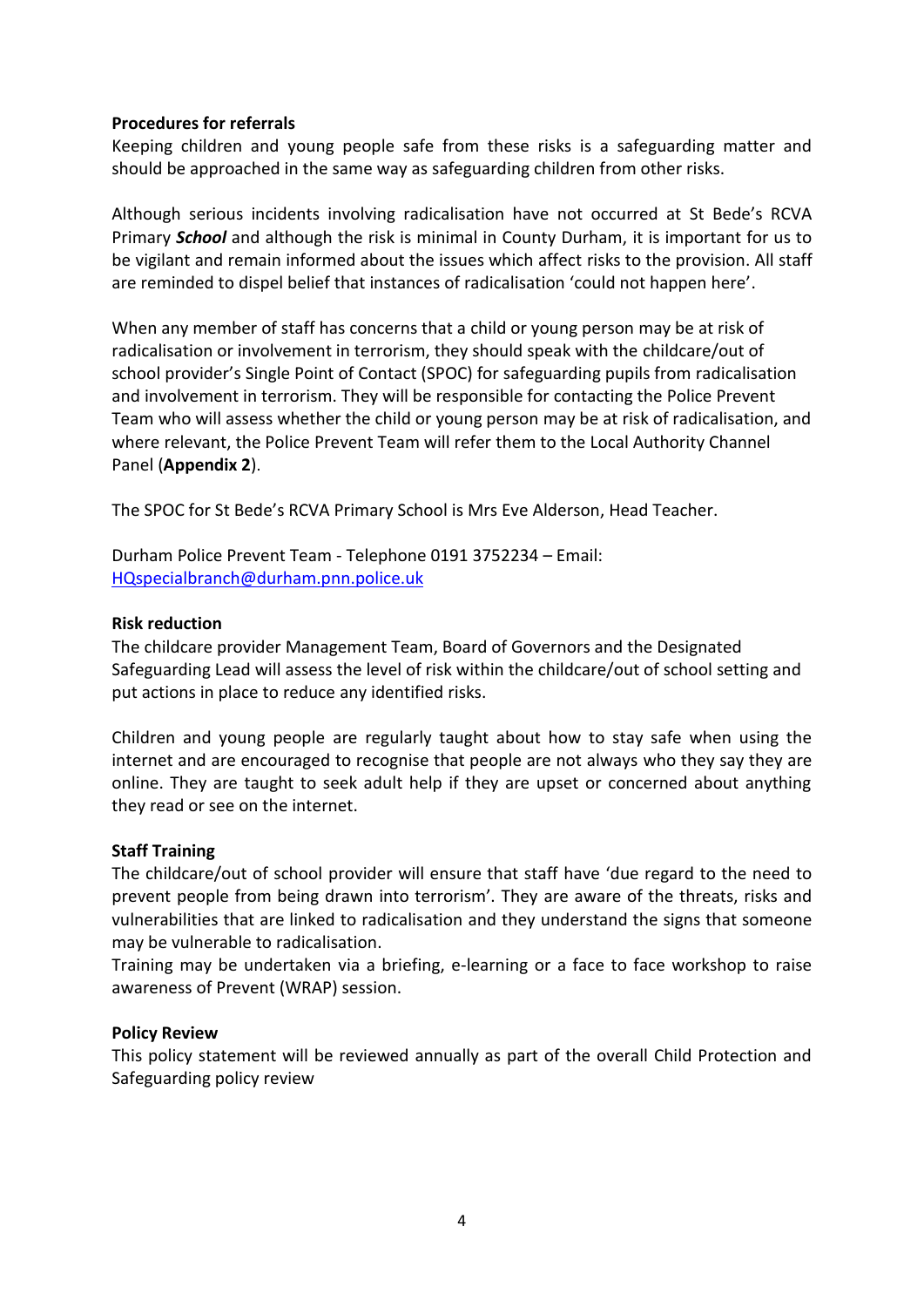### **Appendix 1**

#### **Indicators of Vulnerability to Radicalisation**

- 1. Radicalisation refers to the process by which a person comes to support terrorism and forms of extremism leading to terrorism.
- 2. Extremism is defined by the Government in the Prevent Strategy as: Vocal or active opposition to fundamental British values, including democracy, the rule of law, individual liberty and mutual respect and tolerance of different faiths and beliefs. We also include in our definition of extremism calls for the death of members of our armed forces, whether in this country or overseas.
- 3. Extremism is defined by the Crown Prosecution Service as: The demonstration of unacceptable behaviour by using any means or medium to express views which:
	- Encourage, justify or glorify terrorist violence in furtherance of particular beliefs;
	- Seek to provoke others to terrorist acts;
	- Encourage other serious criminal activity or seek to provoke others to serious criminal acts; or
	- Foster hatred which might lead to inter-community violence in the UK.
- 4. There is no such thing as a "typical extremist": those who become involved in extremist actions come from a range of backgrounds and experiences, and most individuals, even those who hold radical views, do not become involved in violent extremist activity.
- 5. Children and young people may become susceptible to radicalisation through a range of social, personal and environmental factors - it is known that violent extremists exploit vulnerabilities in individuals to drive a wedge between them and their families and communities. It is vital that all childcare provider staff are able to recognise those vulnerabilities.
- 6. Indicators of vulnerability include:

**Identity Crisis** – the child or young person is distanced from their cultural / religious heritage and experiences discomfort about their place in society;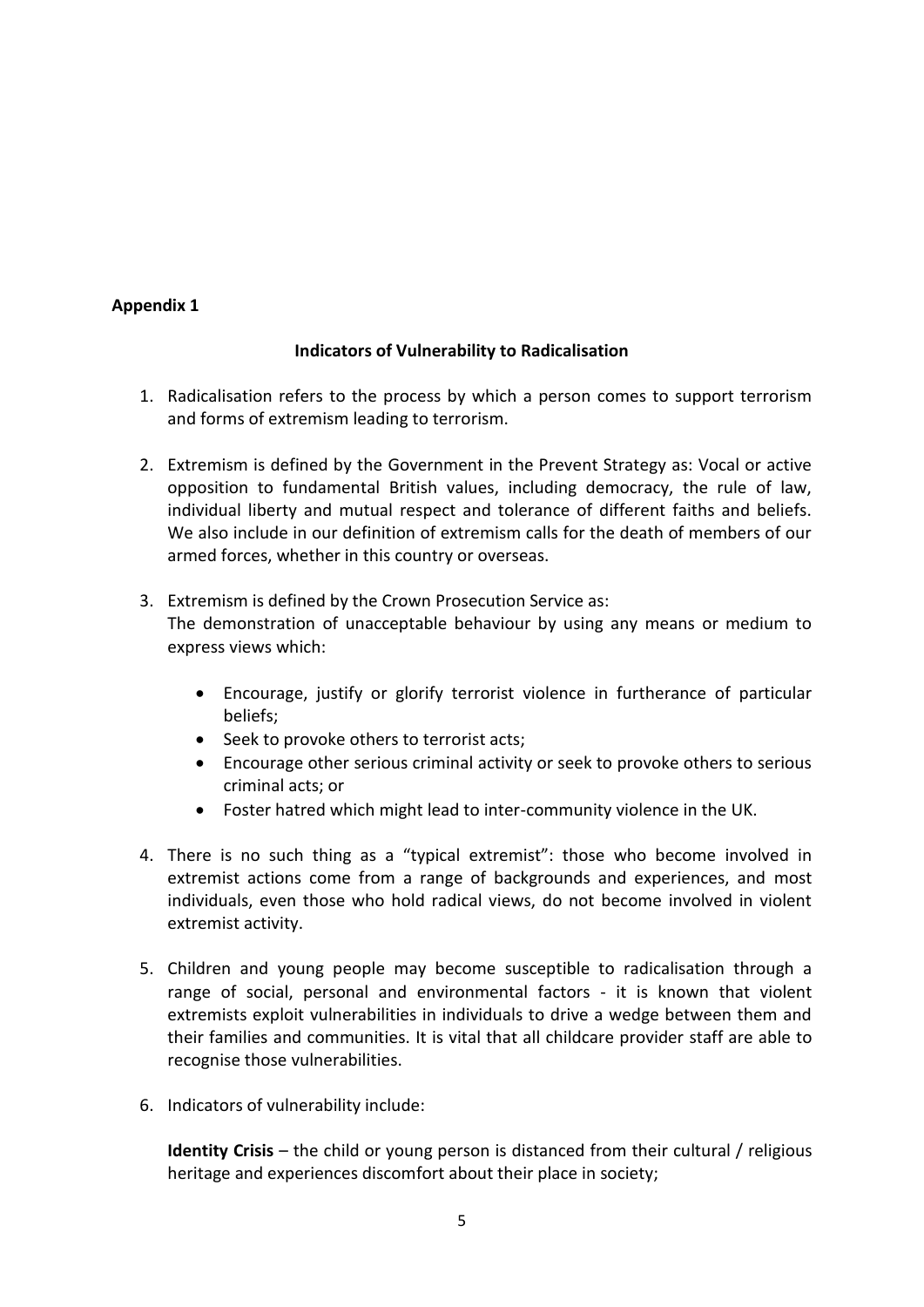**Personal Crisis** – the child or young person may be experiencing family tensions; a sense of isolation; and low self-esteem; they may have dissociated from their existing friendship group and become involved with a new and different group of friends; they may be searching for answers to questions about identity, faith and belonging;

**Personal Circumstances** – migration; local community tensions; and events affecting the child or young person's country or region of origin may contribute to a sense of grievance that is triggered by personal experience of racism or discrimination or aspects of Government policy;

**Unmet Aspirations** – the child or young person may have perceptions of injustice; a feeling of failure; rejection of civic life;

**Experiences of Criminality** – this may include involvement with criminal groups, imprisonment, and poor resettlement / reintegration;

**Individual Needs** – child or young person may experience difficulties with social interaction, empathy with others, understanding the consequences of their actions and awareness of the motivations of others.

However, this list is not exhaustive, nor does it mean that all children or young people experiencing the above are at risk of radicalisation for the purposes of violent extremism.

- 7. More critical risk factors could include:
	- Being in contact with extremist recruiters;
	- Accessing violent extremist websites, especially those with a social networking element;
	- Possessing or accessing violent extremist literature;
	- Using extremist narratives and a global ideology to explain personal disadvantage;
	- Justifying the use of violence to solve societal issues;
	- Joining or seeking to join extremist organisations;
	- Significant changes to appearance and / or behaviour; and
	- Experiencing a high level of social isolation resulting in issues of identity crisis and / or personal crisis.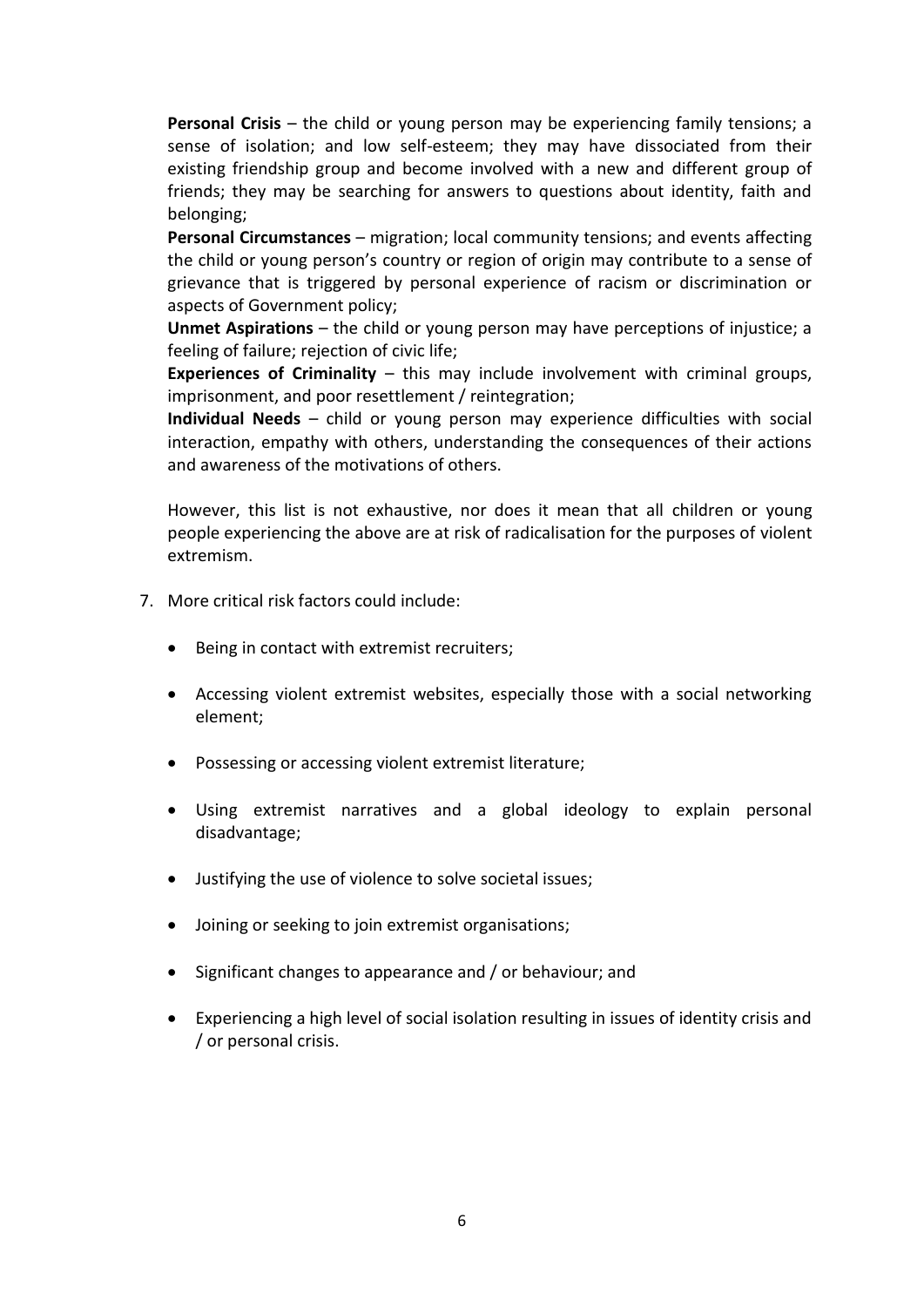# **Appendix 2**

# **Roles and Responsibilities of the Single Point of Contact (SPOC)**

The SPOC for St Bede's RCVA Primary School is Mrs Eve Alderson who is responsible for:

- Ensuring that staff are aware that you are the SPOC in relation to protecting children and young people from radicalisation and involvement in terrorism;
- Maintaining and applying a good understanding of the relevant guidance in relation to preventing children and young people from becoming involved in terrorism, and protecting them from radicalisation by those who support terrorism or forms of extremism which lead to terrorism;
- Raising awareness about the role and responsibilities of St Bede's RCVA Primary School in relation to protecting children and young people from radicalisation and involvement in terrorism;
- Raising awareness within the organisation of safeguarding processes relating to protecting children and young people from radicalisation and involvement in terrorism;
- Acting as the first point of contact within the organisation for case discussions relating to children and young people who may be at risk of radicalisation or involved in terrorism;
- Collating relevant information in relation to referrals of vulnerable children and young people into the Channel\* process via the Police Prevent Team\*; and
- Attending Channel meetings, where necessary, to support assessment and intervention.

**\*The Police Prevent Team** will carry out an initial assessment to ascertain whether the child or young person may be at risk of radicalisation, and where relevant, will refer them to the Local Authority Channel Panel.

**\* Channel** is a multi-agency approach to provide support to individuals who are at risk of being drawn into terrorist related activity. Channel aims to:

- Establish an effective multi-agency referral and intervention process to support vulnerable individuals;
- Safeguard individuals who might be vulnerable to being radicalised, so that they are not at risk of being drawn into terrorist-related activity; and